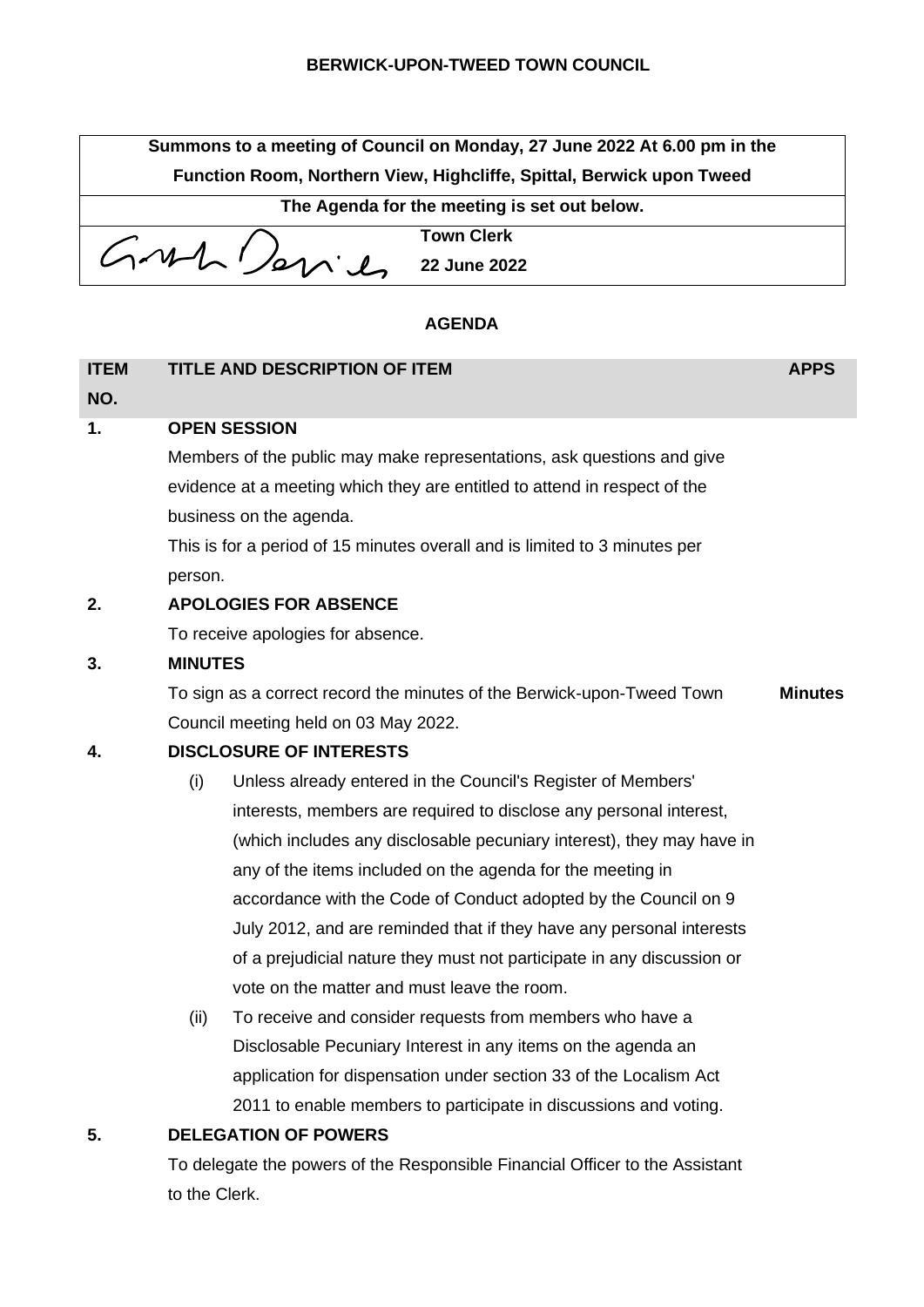| 6.  | <b>TOWN MAYOR'S ANNOUNCEMENTS</b>                                            |       |  |  |  |
|-----|------------------------------------------------------------------------------|-------|--|--|--|
|     | To receive announcements from the Town Mayor.                                |       |  |  |  |
| 7.  | <b>CORRESPONDENCE</b>                                                        |       |  |  |  |
|     | i.<br>To note the Correspondence Log.                                        | App A |  |  |  |
|     | ii.<br>Tweed Valley Railway.                                                 |       |  |  |  |
| 8.  | <b>ANNUAL GOVERNANCE STATEMENT</b>                                           |       |  |  |  |
|     | To consider the Council's response to the individual statements contained in | App B |  |  |  |
|     | the Annual Governance Statement section of the AGAR and to authorize the     |       |  |  |  |
|     | Mayor to sign the Annual Governance statement.                               |       |  |  |  |
| 9.  | <b>ACCOUNTING STATEMENTS</b>                                                 |       |  |  |  |
|     | To approve the Accounting Statements for the year 2021-22.<br>App C          |       |  |  |  |
| 10. | PUBLICISING THE ANNUAL GOVERNANCE AND ACCOUNTABILITY                         |       |  |  |  |
|     | <b>RETURN (AGAR)</b>                                                         |       |  |  |  |
|     | To consider the report.                                                      |       |  |  |  |
| 11. | <b>SIGNATORY</b>                                                             |       |  |  |  |
|     | That council appoint an additional signatory to work alongside those already |       |  |  |  |
|     | in post.                                                                     |       |  |  |  |
| 12. | <b>MAYOR'S CHARITY</b>                                                       |       |  |  |  |
|     | To consider opening a new bank account to deal exclusively with donations to |       |  |  |  |
|     | the Mayor's Charity.                                                         |       |  |  |  |
| 13. | <b>TOWN HALL</b>                                                             |       |  |  |  |
|     | To consider the use of the Town Hall for Town Council events / meetings.     |       |  |  |  |
| 14. | <b>UPDATE ON TREES AND PLANTERS</b>                                          |       |  |  |  |
|     | To receive a verbal update.                                                  |       |  |  |  |
| 15. | <b>PUBLIC CONVENIENCES</b>                                                   |       |  |  |  |
|     | To receive a verbal update.                                                  |       |  |  |  |
| 16. | <b>SPITTAL PLAY AREA</b>                                                     |       |  |  |  |
|     | To receive a verbal update.                                                  |       |  |  |  |
| 17. | <b>LOCAL SERVICES</b>                                                        |       |  |  |  |
|     | j.<br>Refurbishment of new office – to receive a verbal update.              |       |  |  |  |
|     | ii.<br>Office furniture expenditure.                                         | App E |  |  |  |
|     | iii.<br>Recruitment of new staff – to receive a verbal update.               |       |  |  |  |
| 18. | <b>CO-OPTION OF MEMBER(S)</b>                                                |       |  |  |  |
|     | To co-opt Member(s) to the vacant seats at Castle Ward and St Boisil Ward.   |       |  |  |  |
| 19. | <b>FORWARD PLAN</b>                                                          |       |  |  |  |
|     | To receive an update on the Forward Plan.                                    | App F |  |  |  |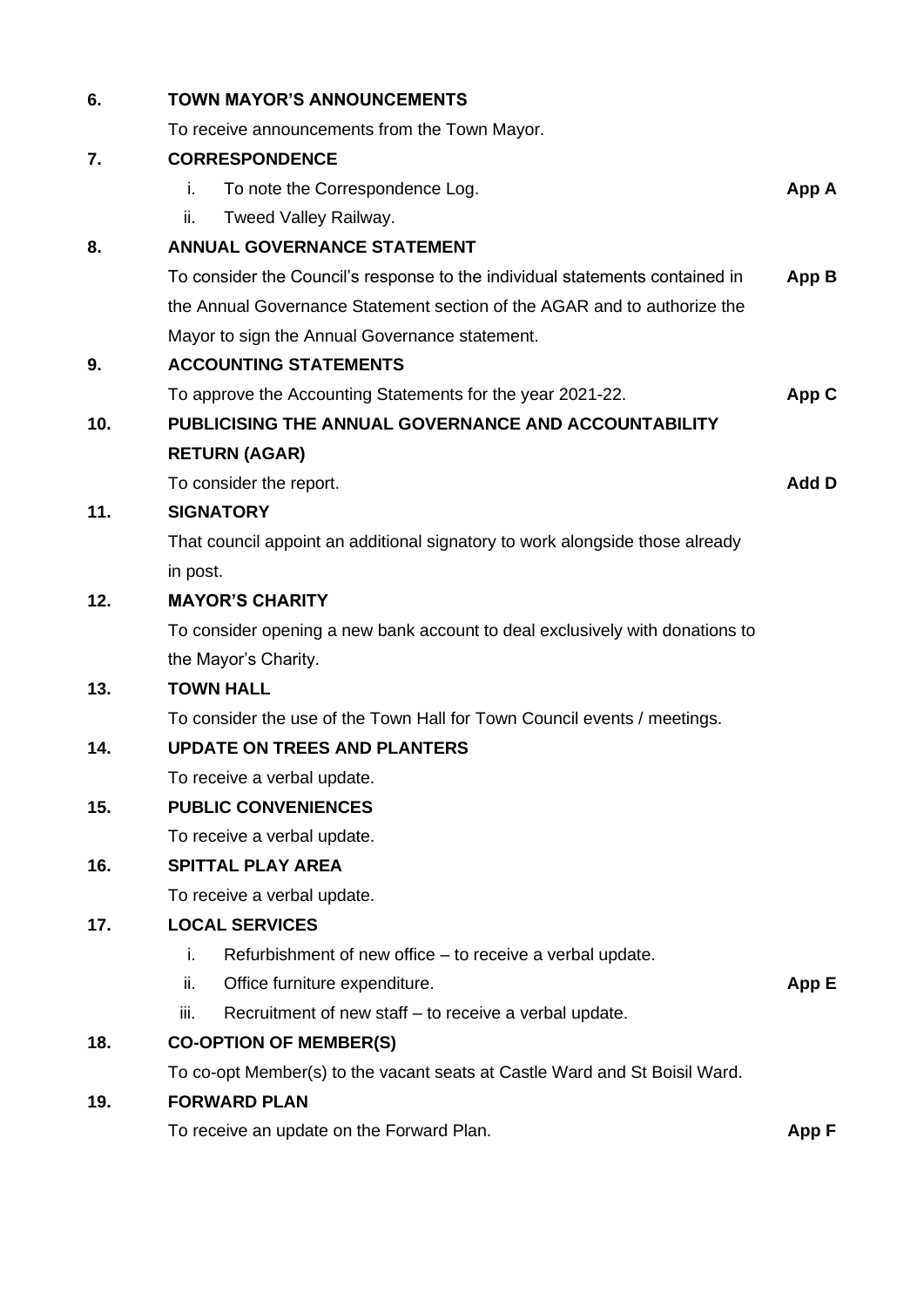# **20. LOCAL SERVICES COMMITTEE**

|     | i.   | To adopt the minutes of the meeting of the Local Services Committee      | App G        |  |  |  |
|-----|------|--------------------------------------------------------------------------|--------------|--|--|--|
|     |      | held on 03 May 2022.                                                     |              |  |  |  |
|     | ii.  | To note the draft minutes of the meeting of the Local Services           | App H        |  |  |  |
|     |      | Committee held on 06 June 2022.                                          |              |  |  |  |
|     | iii. | Council is invited to consider the following recommendation detailed in  |              |  |  |  |
|     |      | minute LS019/22:                                                         |              |  |  |  |
|     |      | <b>LS019/22:</b> The Committee unanimously RESOLVED to recommend to      |              |  |  |  |
|     |      | Council a large-scale consultation be carried out to establish the scope |              |  |  |  |
|     |      | and provision of required equipment through-out the Town Council         |              |  |  |  |
|     |      | area.                                                                    |              |  |  |  |
| 21. |      | PEOPLE AND COMMUNITIES COMMITTEE                                         |              |  |  |  |
|     | i.   | To adopt the minutes of the meeting of the People and Communities        | App I        |  |  |  |
|     |      | Committee held on 03 May 2022.                                           |              |  |  |  |
|     | ii.  | To note the draft minutes of the meeting of the People and               | App J        |  |  |  |
|     |      | Communities Committee held on 07 June 2022.                              |              |  |  |  |
|     | iii. | To consider whether the Town Council wishes to appoint a Town            |              |  |  |  |
|     |      | Crier.                                                                   |              |  |  |  |
|     | iv.  | Council is invited to consider the following recommendation detailed in  |              |  |  |  |
|     |      | minute PC013/22:                                                         |              |  |  |  |
|     |      | <b>PC013/22:</b> "The Projects Officer provided a verbal update. After   |              |  |  |  |
|     |      | which, the Committee RESOLVED to recommend to Council the                |              |  |  |  |
|     |      | addition of a community database to the Town Council website at a        |              |  |  |  |
|     |      | cost of approximately £350 $-$ £500."                                    |              |  |  |  |
| 22  |      | <b>PLANNING COMMITTEE</b>                                                |              |  |  |  |
|     | i.   | To adopt the minutes of the meeting of the Planning Committee held       | App K        |  |  |  |
|     |      | on 03 May 2022.                                                          |              |  |  |  |
|     | ii.  | To note the draft minutes of the meeting of the Planning Committee       | App L        |  |  |  |
|     |      | held on 13 June 2022.                                                    |              |  |  |  |
| 23. |      | <b>BUDGET AND ADMINISTRATION COMMITTEE</b>                               |              |  |  |  |
|     | i.   | To adopt the minutes of the meeting of the Budget and Administration     | <b>App M</b> |  |  |  |
|     |      | Committee held on 03 May 2022.                                           |              |  |  |  |
|     | ii.  | To note the draft minutes of the meeting of the Budget and               | <b>App N</b> |  |  |  |
|     |      | Administration Committee held on 14 June 2022.                           |              |  |  |  |
|     | iii. | Council is invited to consider the following recommendation detailed in  |              |  |  |  |
|     |      | minute BA019/22:                                                         |              |  |  |  |